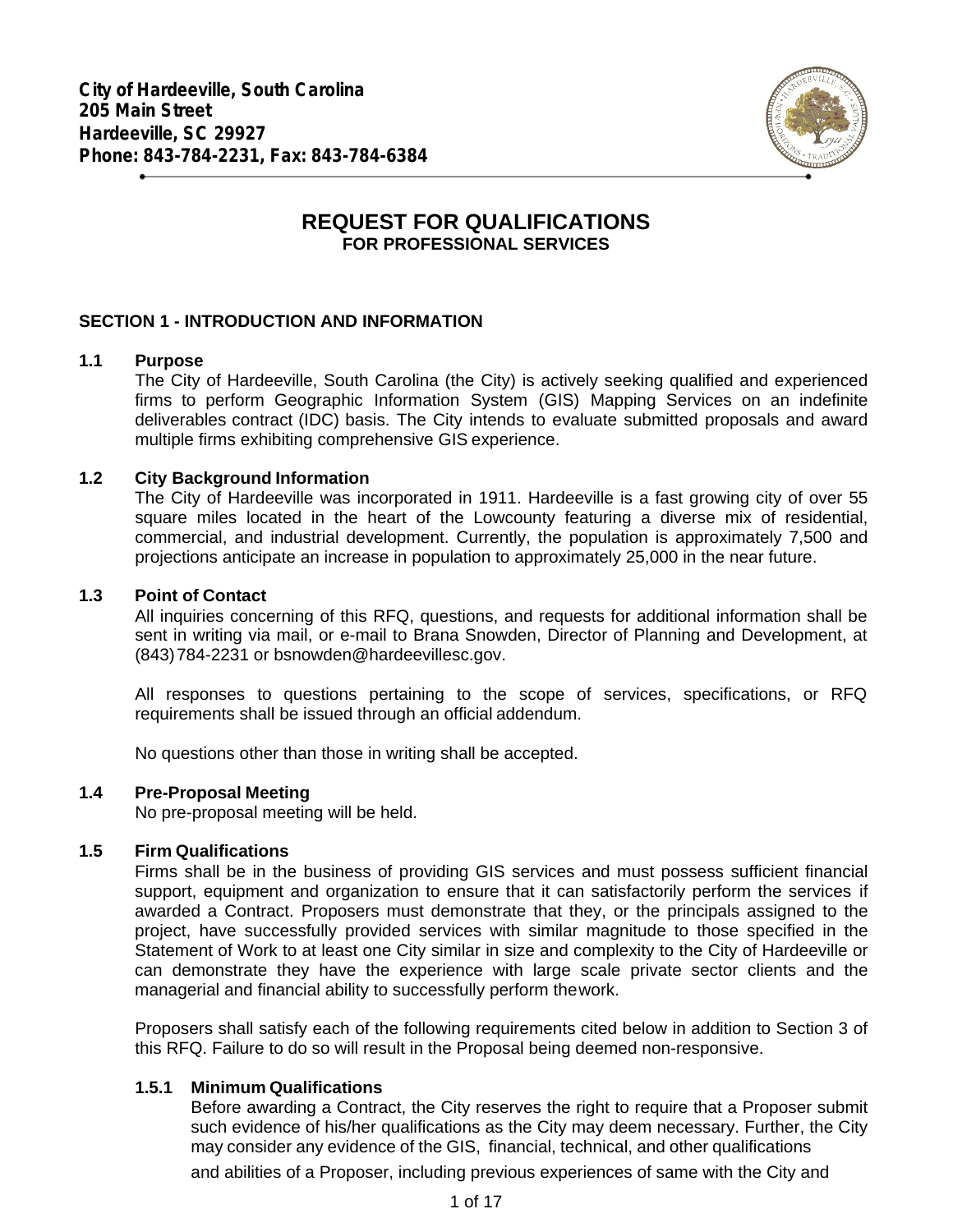performance evaluation for services, in making the award in the best interest of the City.

- **1.5.2** Proposer shall have no record of judgments, pending lawsuits against the City or criminal activities involving moral turpitude and not have any conflicts of interest that have not been waived by the City Council. Proposer agrees to notify City upon knowledge of anything that may apply under this section 1.5.2 and section 1.5.3 on an ongoing basis fi selected. Failure to do so will result in immediate removal from the City's list and termination of any awarded contracts.
- **1.5.3** Neither Proposer nor any principal, officer, or stockholder of Proposer(s) shall be in arrear and s or in default of any debt or contract involving the City, s a party to a contract, or otherwise); nor have failed to perform faithfully on any previous contract with theCity.

### **1.6 Insurance Requirements**

### **1.6.1 Coverages**

Successful Proposer shall, at a minimum, provide, pay for, and maintain in force at all times during the term of this Contract the following insurance.

### **1.6.1.1 Commercial Liability Insurance**

A Commercial Liability Insurance Policy shall be provided which shall contain minimum limits of One Million Dollars (\$ 1,000,000.00) per occurrence combined single limit for bodily injury liability and property damage liability and shall contain minimum limits of Two Million Dollars (\$ 2,000,000.00) per aggregate. Coverage must include:

- Premises and/or operations
- Independent Consultants
- Products and/or completed operations for contracts
- Broad form contractual coverage applicable to this specific Contract, including any hold harmless and/or indemnificationContract
- Personal injury coverage with employee and contractual exclusions removed, with minimum limits of coverage equal to those required for bodily Injuryliability and property damage liability.

## **1.6.1.2 Business Automobile Liability**

Business Automobile Liability shall be provided with minimum limits of Five Hundred Thousand Dollars (\$ 500,000.00) per occurrence, combined single limit for Bodily Injury Liability and Property Damage Liability. Coverage must include:

- Owned Vehicles, if applicable.
- Hired and Non-Owned Vehicles, if applicable.
- Employers' Non-Ownership, if applicable.

## **1.6.1.3 Workers Compensation Insurance**

Workers' Compensation insurance to apply for all employees in compliance with South Carolina Statutes, as may be amended from time to time, and all applicable federal laws. In addition, the policy(ies) must include:

Employers' Liability with a limit of Five Hundred Thousand Dollars (\$ 500,000.00) each accident.

## **1.6.1.4 Professional Liability Insurance**

Professional Liability shall be provided with minimum limits of One Million Dollars (\$ 1,000,000) per occurrence and Two Million Dollars (\$ 2,000,000) per aggregate.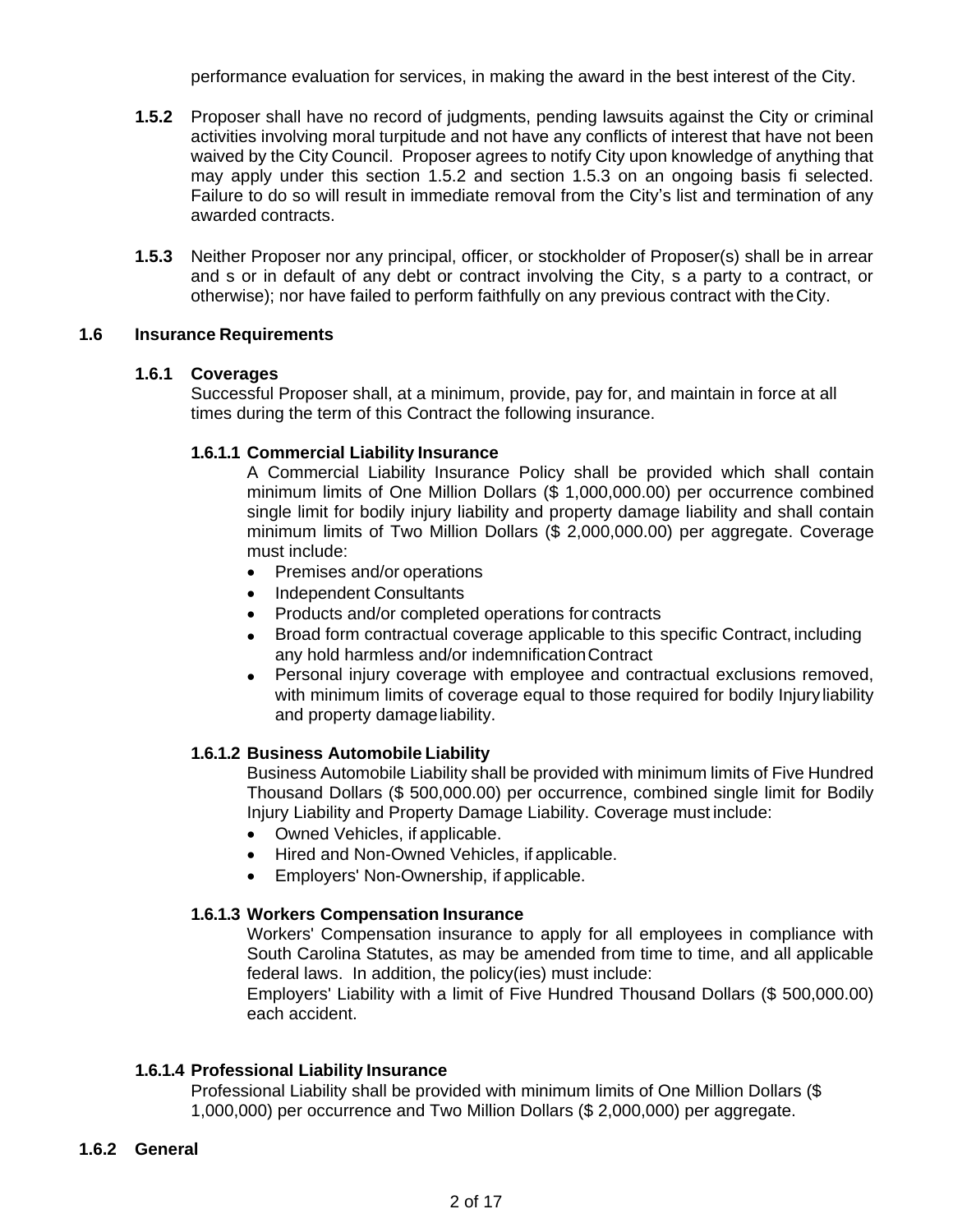If any operations are to be undertaken on or about navigable waters, coverage must be included for the U.S. Longshoremen & Harbor Workers Act and Jones Act.

- **1.6.2.1** Such policy or policies shall be without any deductible amount unless otherwise noted in this Contract and shall be issued by approved companies authorized to do business in the State of South Carolina, and having agents upon whom service of process may be made in Jasper and Beaufort Counties. Consultant shall pay all deductible amounts, if any. Consultant shall specifically protect City and the Hardeeville City Council by naming City and the Hardeeville City Council as additional insured under the Commercial Liability Policy as well as on any Excess Liability Policy coverage.
- **1.6.2.2** Consultant shall furnish to City's Contract Administrator Certificate of Insurance or endorsements evidencing the insurance coverage specified herein withinfifteen (15) calendar days after notification of award of the Contract. The required Certificates of Insurance shall name the types of policies provided, refer specifically to this Contract, and state that such insurance is as required by this Contract. Consultant's failure to provide to City the Certificates of Insurance or endorsements evidencing the insurance coverage within fifteen (15) calendar days shall provide the basis for the termination of the Contract.
- **1.6.2.3** Coverage is not to cease and is to remain in force (subject to cancellation notice) until all performance required of Consultant is complete. All policies must be endorsed to provide City with at least thirty (30) days' notice of expiration, cancellation and/or restriction. If any of the insurance coverages will expire prior to the completion of the work, copies of renewal policies shall be furnished at least thirty (30) days prior to the date of their expiration.
- **1.6.2.4** City reserves the right to review and revise any insurance requirements at the time of renewal or amendment of this Contract, including, but not limited to, deductibles, limits, coverage, and endorsements based on insurance market conditions affecting the availability or affordability of coverage, or changes in the scope of work or specifications that affect the applicability of coverage. If Consultant uses a sub-consultant, Consultant shall ensure that sub-consultant names City as an additional insured.

## **SECTION 2 - STANDARD TERMS AND GENERAL CONDITIONS**

### **2.1 Independent Consultant/Independent Contractor**

The Proposer represents itself to be an independent firm offering such services to the general public and shall not represent itself or its employees to be employees of the City of Hardeeville. Therefore, the Proposer shall assume all legal and financial responsibility for taxes, FICA, employee fringe benefits, workers compensation, employee insurance, minimum wage requirements, overtime, and other expenses, and agrees to indemnify, save, and hold the City of Hardeeville, its officers, agents, and employees, harmless from and against, any and all loss; cost (including attorney fees); and damage of any kind related to suchmatters.

### **2.2 Sub-Consultants/Sub-Contractors**

If the Proposer proposes to use sub-consultants in the course of providing these services to the City, this information shall be a part of the Proposer's response. Such information shall be subject to review, acceptance and approval of the City, prior to any Contract award. The City reserves the right to approve or disapprove of any proposed sub-consultant in its bestinterest.

### **2.3 Addenda, Changes and Interpretations**

**2.3.1** Any inquiry or request for interpretation received seven (7) or more days prior to the due date from the opening of the Proposals will be given consideration. Changes or interpretations may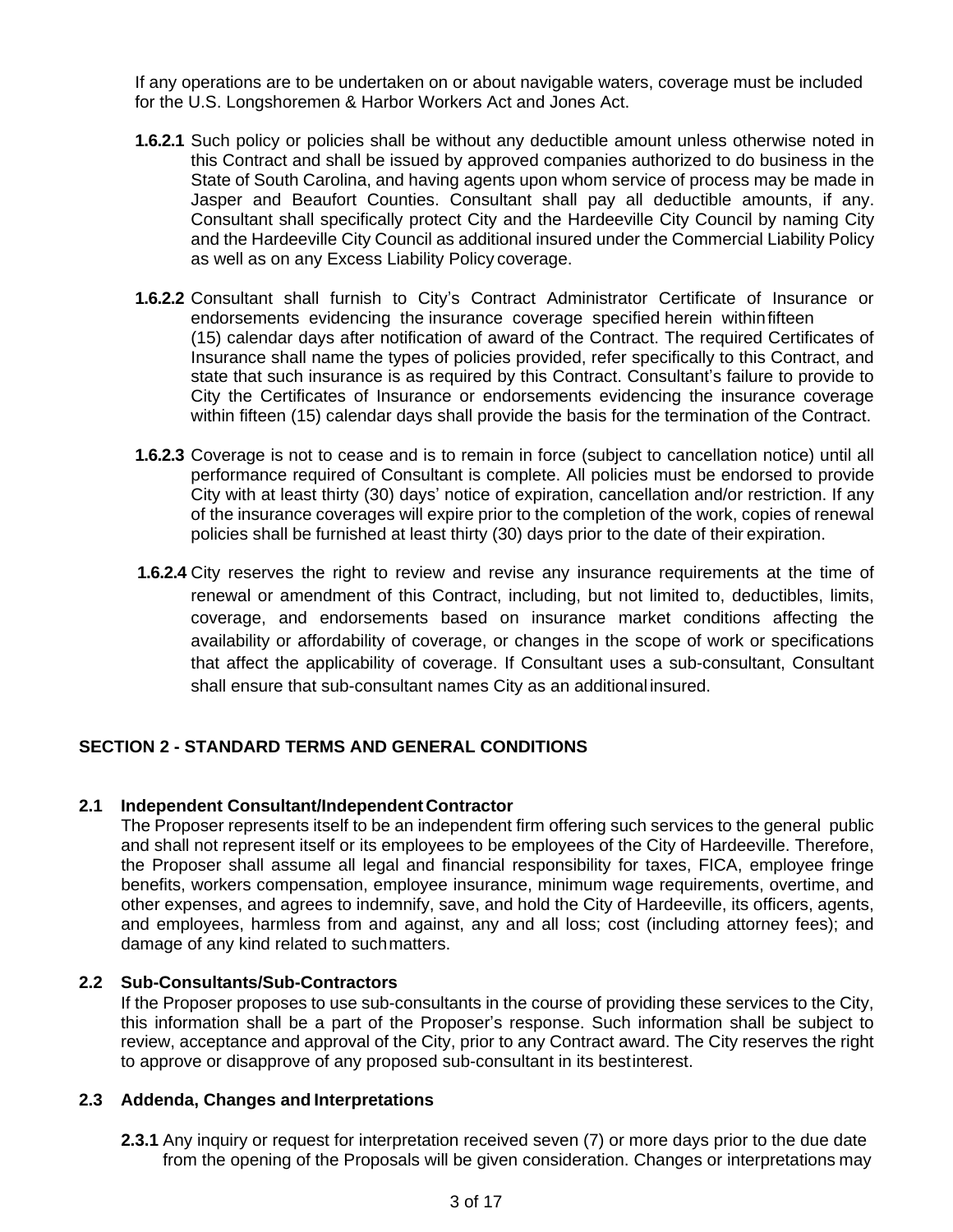only be made by a written document in the form of an addendum. Addenda will be posted to the City of Hardeeville website no later than five (5) days prior to the proposal opening date. Each prospective Proposer shall acknowledge receipt of such addenda in the space provided on the proposal form. All addenda are a part of the contract documents and each Proposer will be bound by such addenda, whether or not received by them. It is the responsibility of each prospective Proposer to verify that they have received all addenda issued before Proposals are opened. No verbal interpretations may be relied upon.

**2.3.2** Failure to acknowledge receipt of addenda may constitute grounds for deeming the proposal non-responsive.

### **2.4 Multiple Proposals**

More than one proposal from an individual, firm, partnership, corporation, or association under the same or different names will not be considered. Such a circumstance will lead to rejection of all responses in which the proposer is involved except for sub-proposers. If there is reason to believe that collusion exists between proposers, those parties' proposals will be rejected and deemed for City purposes to be a conviction of a public entity crime.

### **2.5 Variances**

- **2.5.1** For purposes of proposal evaluation, Proposers must indicate any variances, no matter how slight, from the RFQ General Conditions, Special Conditions, Specifications or Addenda. No variations or exceptions by a Proposer will be considered or deemed a part of the Proposal submitted unless such variances or exceptions are listed in the RFQ and referenced in the space provided on the proposal pages. If variances are not stated, or referenced as required, it will be assumed that the product or service fully complies with the City's terms, conditions, and specifications.
- **2.5.2** By receiving a proposal, the City does not necessarily accept any variances contained in the RFQ. All variances submitted are subject to review and approval by the City. If any Proposal contains material variances that in the City's sole opinion, makes that Proposal conditional in nature, the City reserves the right to reject the Proposal or part of the Proposal that is declared, by the City, as conditional.

#### **2.6 Omission of Details**

The apparent silence of the specifications and any amendment regarding any details or the omission from the specifications of a detailed description concerning any services or material requested, shall be regarded as unintentional and should not serve to alleviate the Consultant of their performance responsibilities.

#### **2.7 Mistakes**

Proposers are cautioned to examine all terms, conditions, specifications, drawings, exhibits, addenda, delivery instructions, and special conditions pertaining to the RFQ. Failure of the Proposer to examine all pertinent documents shall not entitle them to any relief from the conditions imposed in the contract and may lead to rejection of a proposal.

### **2.8 Proposer's Cost**

The City shall not be liable for any costs incurred by Proposers in responding to this RFQ.

### **2.9 Rejection of Proposals**

The City reserves the right to accept or reject any or all proposals, part of proposals, and to waive minor irregularities or variations to specifications contained in proposals, and minor irregularities in the proposal process.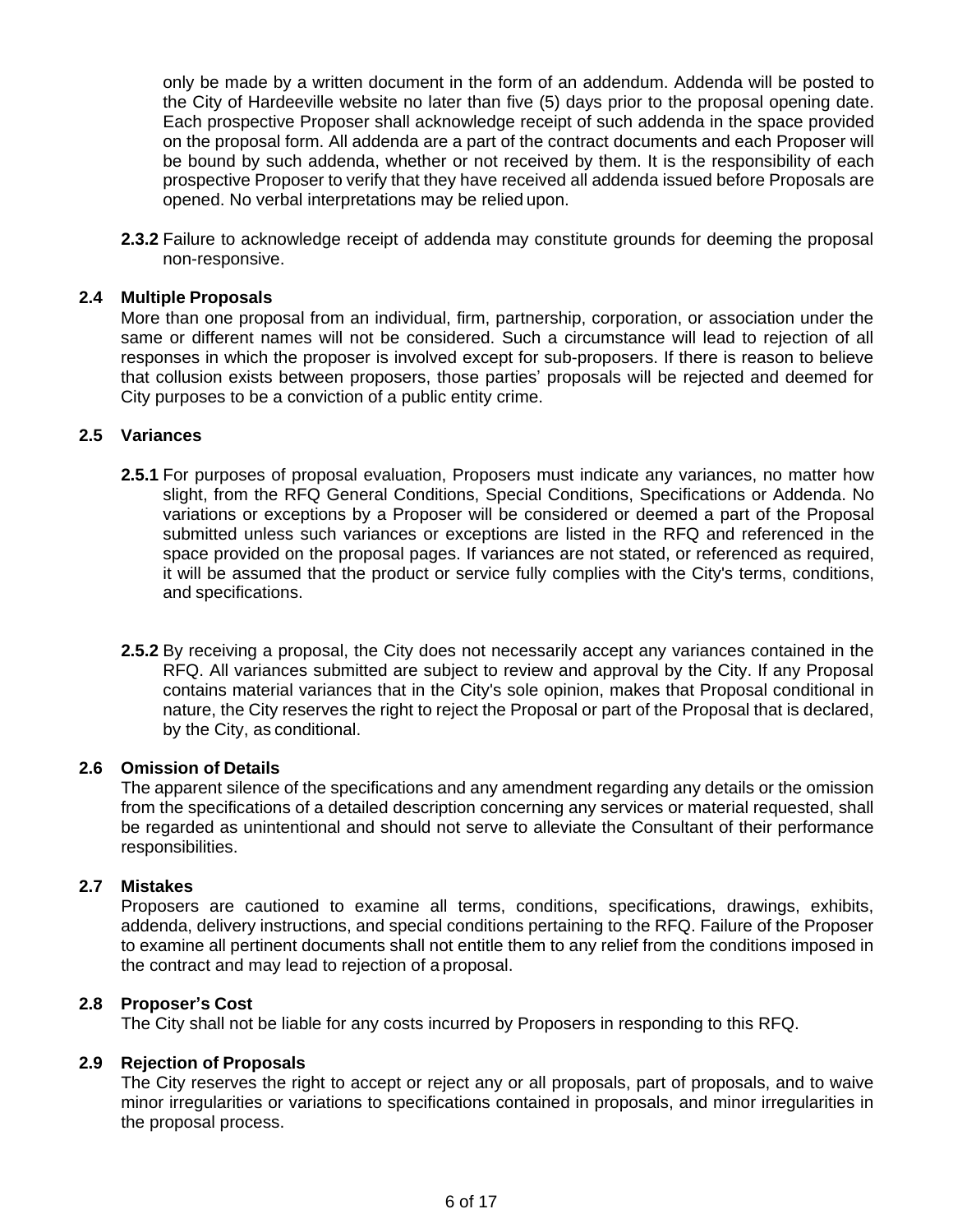## **2.10 Proposer Qualifications**

Proposer shall be in the business of providing mapping (GIS) services and must possess sufficient financial support, expertise, equipment and organization to insure that it can satisfactorily perform the services if awarded a Contract. Proposers shall satisfy each of the following requirements cited below. Failure to do so will result in the Proposal being deemednon-responsive.

- **2.10.1** Before awarding the Contract, the City reserves the right to require that the Proposer submit such evidence of their qualifications as the City may deem necessary. Further, the City may consider any evidence of the financial, technical, and other qualifications and abilities of the Proposer, including previous experiences of same with the City and performance evaluation for services, in making the award in the best interest of theCity.
- **2.10.2** Proposer shall have no record of judgments, pending lawsuits against the City or criminal activities involving moral turpitude and not have any conflicts of interest.
- **2.10.3** Neither Proposer nor any principal, officer, or stockholder of Proposer(s) shall be in arrears or in default of any debt or contract involving the City, (as a party to a contract, or otherwise); nor have failed to perform faithfully on any previous contract with theCity.

## **2.11 Qualifications Statement**

Each Proposer shall complete the Qualifications Statement and submit the same with the Proposal. Failure to submit the Qualifications Statement and the documents required there under with the Proposal may constitute grounds for deeming the proposal non-responsive.

### **2.12 Licenses and Certifications**

The Proposer shall be appropriately licensed to perform the Work. Proposer shall possess at the time of proposal opening all required state licenses and national certifications. The Proposer shall be responsible for all costs associated with obtaining and maintaining all required licenses, certifications, and permits. Copies of all licenses and certifications shall be submitted with the response.

### **2.13 Insurance**

- **2.13.1** The Proposer's response shall include a copy of any certificate of insurance which provides evidence of insurability meeting the minimum insurance requirements stated in the Special Terms and Conditions. The Proposer shall assume full responsibility and expense to obtainall necessary insurance.
- **2.13.2** The successful proposer shall not commence operations pursuant to the terms of this RFQ and the attached Contract, until certification or proof of the insurance requirements set forth within the attached Contract have been received andapproved.

## **2.14 Indemnification**

The Consultant shall at all times indemnify, hold harmless and, at City Attorney's option, defend or pay for an attorney selected by City Attorney to defend the City of Hardeeville, its officers, agents, servants, and employees from and against any and all causes of action, demands, claims, losses, liabilities and expenditures of any kind, including attorney fees, court costs, and expenses, caused or alleged to be caused by intentional or negligent act of, or omission of the Consultant, its employees, agents, servants, or officers, or accruing, resulting from, or related to the subject matter of this Contract including, without limitation, any and all claims, losses, liabilities, expenditures, demands or causes of action of any nature whatsoever resulting from injuries or damages sustained by any person or property. In the event any lawsuit or other proceeding is brought against the City by reason of any such claim, cause of action or demand, the Consultant shall, upon written notice from the City, resist and defend such lawsuit or proceeding by counsel satisfactory to the City or, at City's option, pay for an attorney selected by the City Attorney to defend City. The provisions and obligations of this section shall survive the expiration or earlier termination of this Contract. To the extent considered necessary by the Contract Administrator and the City Attorney, any sums due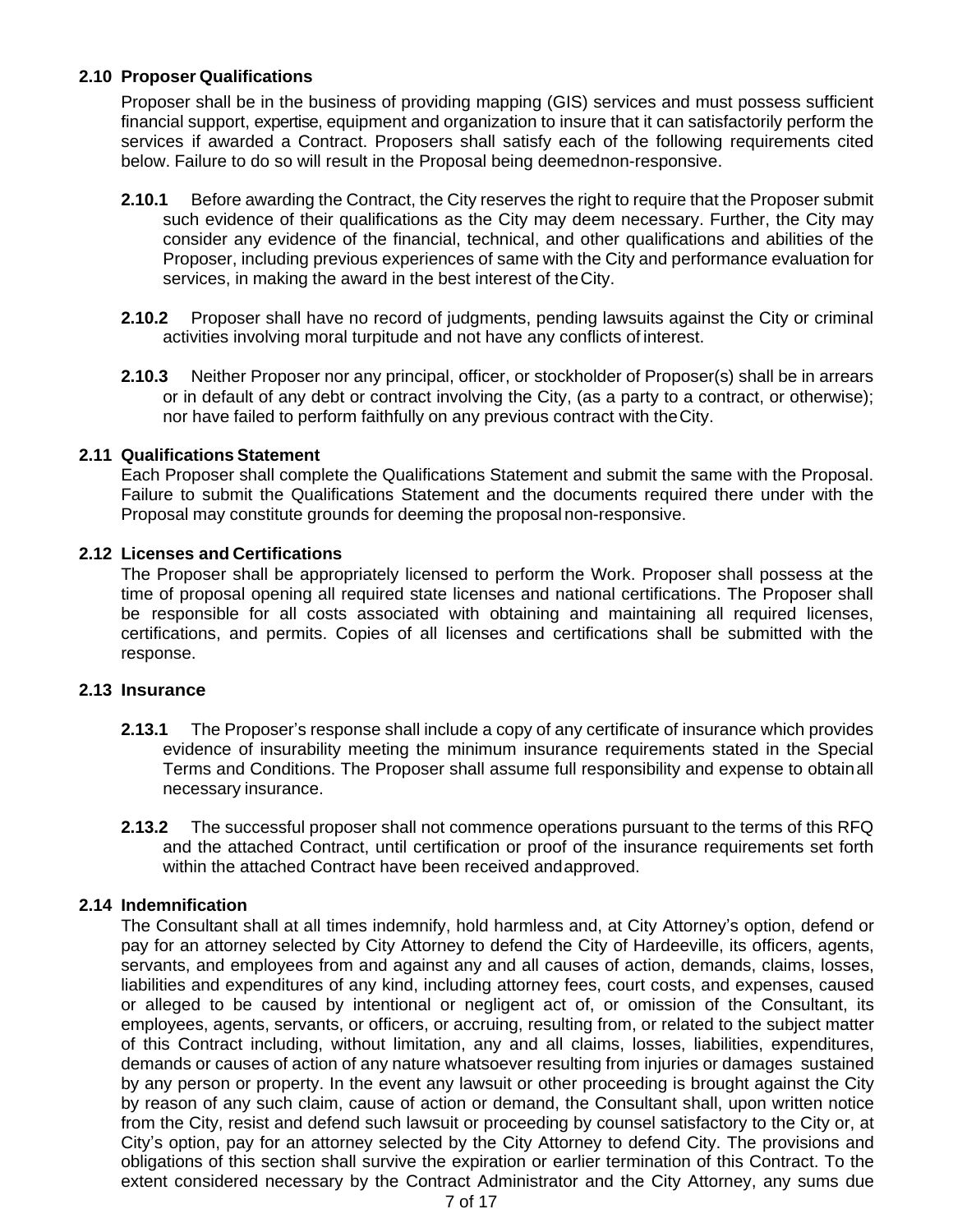Consultant under this Contract may be retained by City until all of City's claims for indemnification pursuant to this Contract have been settled or otherwise resolved; and any amount withheld shall not be subject to payment of interest byCity.

## **2.15 Legal Requirements**

Applicable provisions of all federal, state, and county laws, and local ordinances, rules and regulations, shall govern development, submittal and evaluation of all proposals received in response hereto and shall govern any and all claims and disputes which may arise between person(s) attaching a proposal response hereto and the City by and through its officers, employees and authorized representatives, or any other person, natural or otherwise. Lack of knowledge by any Proposer shall not constitute a cognizable defense against the legal effect thereof.

### **2.16 Protest Procedures**

Any protest shall be in accordance with the provisions of the City of Hardeeville Code of Ordinances.

### **2.17 Background Checks**

- **2.17.1** The City of Hardeeville Code of Ordinances may require a Consultant or sub-consultant who performs work in or on city property to provide for a criminal background check for any employee of the company who will do the work in or on city property. The Consultant shall, at its expense, obtain a criminal background check for each of its employees having access to city property prior to beginning the work, and depending on the contract's term, on an annual basis thereafter. The Consultant must ensure a similar background check has been done of its sub-consultants' employees who will have access to cityproperty.
- **2.17.2** If such a check reveals a conviction or a plea of nolo contendere, regardless of when the plea or conviction occurred, which includes a felony or misdemeanor involving terrorist behavior, violence, use of a dangerous weapon, crimes of moral turpitude or breach of trust/fiduciary responsibility or which raises concerns about building, system, or personal security or is otherwise a job-related crime, the awarded Proposer shall not assign the individual to any City property. If such a check reveals any of the foregoing after access has already been granted, any access privileges already granted shall be immediately revoked and shall not be reinstated without the City's express written authorization. In the event that the Proposer intends to hire new personnel to perform the required services, the background checks should be initiated at the time of the hire.
- **2.17.3** The City reserves the right to approve or disapprove whether the Consultant's employees perform the services for the City. Disapproval would apply solely to this contract and shall have no bearing on the Proposer's employment of an individual outside of this contract.

## **2.18 Anti-Collusion**

The Proposer certifies that it has not divulged, discussed or compared its proposal with other proposers, except sub-consultants if they form part of the response and has not colluded with any other proposers or parties to a proposal whatsoever. No premiums, rebates or gratuities are permitted either with, prior to, or after any delivery of material or service. Any violation of this provision will result in the immediate cancellation of the contract and removal from the proposer's list.

Each Proposer shall complete the Non-Collusive Affidavit Form and shall submit the form with the Proposal. The City considers the failure of the Proposer to submit this document to be a major irregularity and shall be cause for rejection of the Proposal.

### **2.19 Conflict of Interest**

**2.19.1** The Proposer covenants that they presently have no interest and shall not acquire any interest, directly or indirectly, which would conflict in any manner or degree with the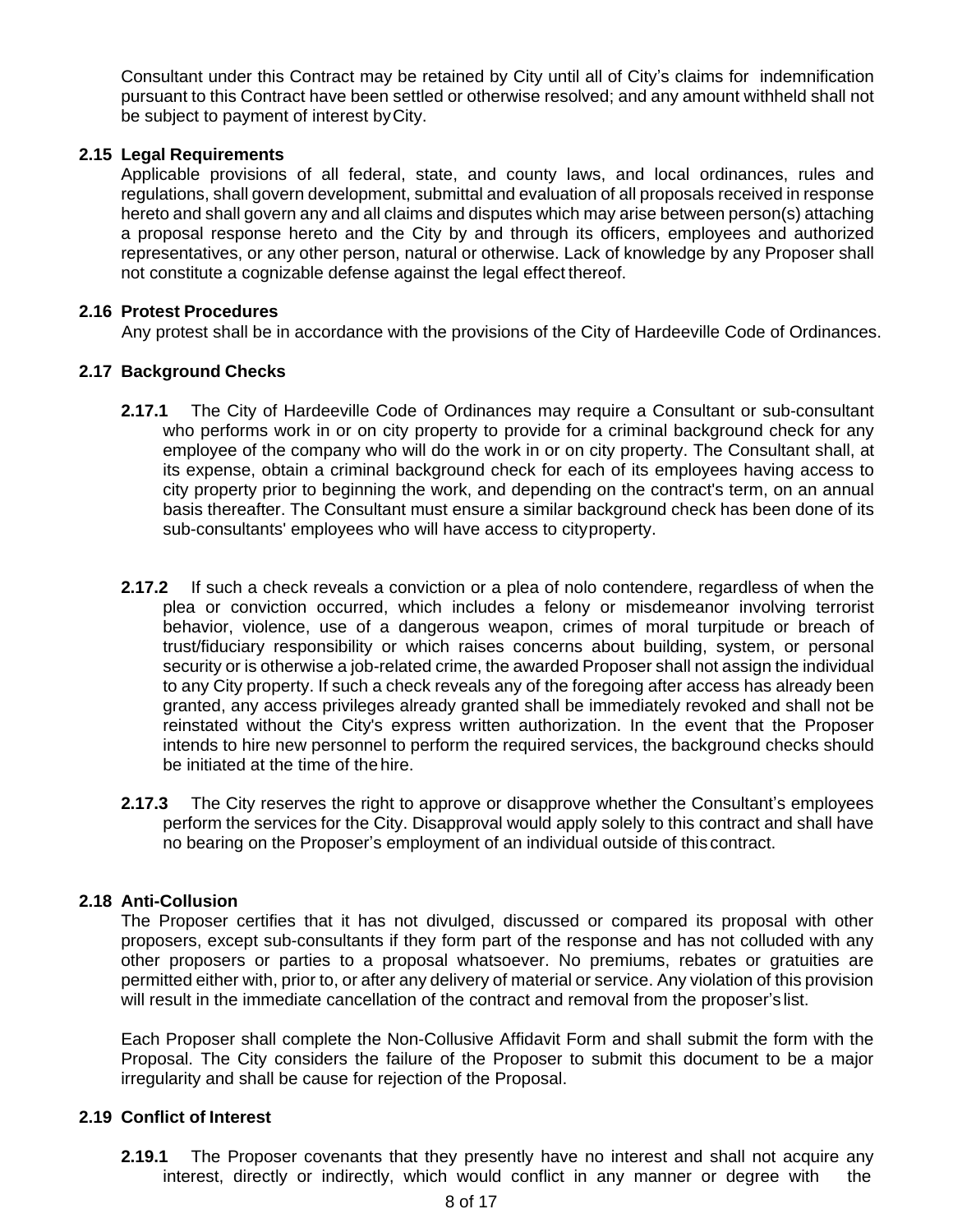performance of the services hereunder. The Proposer further covenants that no person having any such known interest shall be employed or conveyed an interest, directly or indirectly, in the contract.

**2.19.2** No contract will be awarded to a Proposer who has City elected officials, officers or employees affiliated with it, unless the Proposer has fully complied with current South Carolina State Statutes and City Ordinances relating to this issue. Proposers must disclose any such affiliation. Failure to disclose any such affiliation will result in disqualification of the Proposer and removal of the Proposer from the City's Proposer's List and prohibition from engaging in any business with the City.

#### **2.20 No Contingent Fee**

Proposer warrants that it has not employed or retained any company or person, other than a bona fide employee working solely for the Proposer to solicit or secure the Contract and that it has not paid or agreed to pay any person, company, corporation, individual or firm, other than a bona fide employee working solely for the Proposer, any fee, commission, percentage, gift, or other consideration contingent upon or resulting from the award or making the Contract. For the breach or violation of this provision, the City shall have the right to terminate the Contract without liability at its discretion.

#### **2.21 Entire Agreement**

This Request for Qualifications, all attachments and exhibits, addenda, and the resulting Contract states the entire contract between the parties hereto with respect to the subject matter hereof, an all prior and contemporaneous understandings, representations and agreements are merged herein or superseded hereby. No alterations, modifications, release or waiver of this contract or any provisions hereof shall be effective unless in writing executed by theparties.

#### **2.22 Assignment**

Consultant shall not transfer or assign or subcontract the performance required by this RFQ without the prior written consent of the City. Any award issued pursuant to this RFQ, and the monies, which may become due hereunder, are not assignable except with the prior written approval of the City Manager or selected designee.

## **2.23 Default and Termination**

### **2.23.1 Termination for Cause**

In the event the Consultant shall default in any of the terms, obligations, restrictions or conditions in the contract documents, the City shall give the Consultant written notice by registered, certified mail of the default and that such default shall be corrected or actions taken to correct such default shall be commenced within three (3) calendar days thereof. In the event the Consultant has failed to correct the conditions(s) of the default or the default is not remedied to the satisfaction and approval of the City, the City shall have all legal remedies available to it, including, but not limited to termination of the Contract in which case the Consultant shall be liable for any and all damages permitted by law arising from the default and breach of the contract.

### **2.23.2 Termination for Convenience**

Upon thirty (30) calendar days written notice to the Consultant, the City may without cause and without prejudice to any other right or remedy, terminate the contract for the City's convenience whenever the City determines that such termination is in the best interest of the City. Where the contract is terminated for the convenience of the City the notice of termination to the Consultant must state that the contract is being terminated for the convenience of the

REQUEST FOR PROPOSALS – GIS Solutions PAGE 10 discontinue all work on the appointed last day of service.City under the termination clause and the extent of termination. The Consultant shall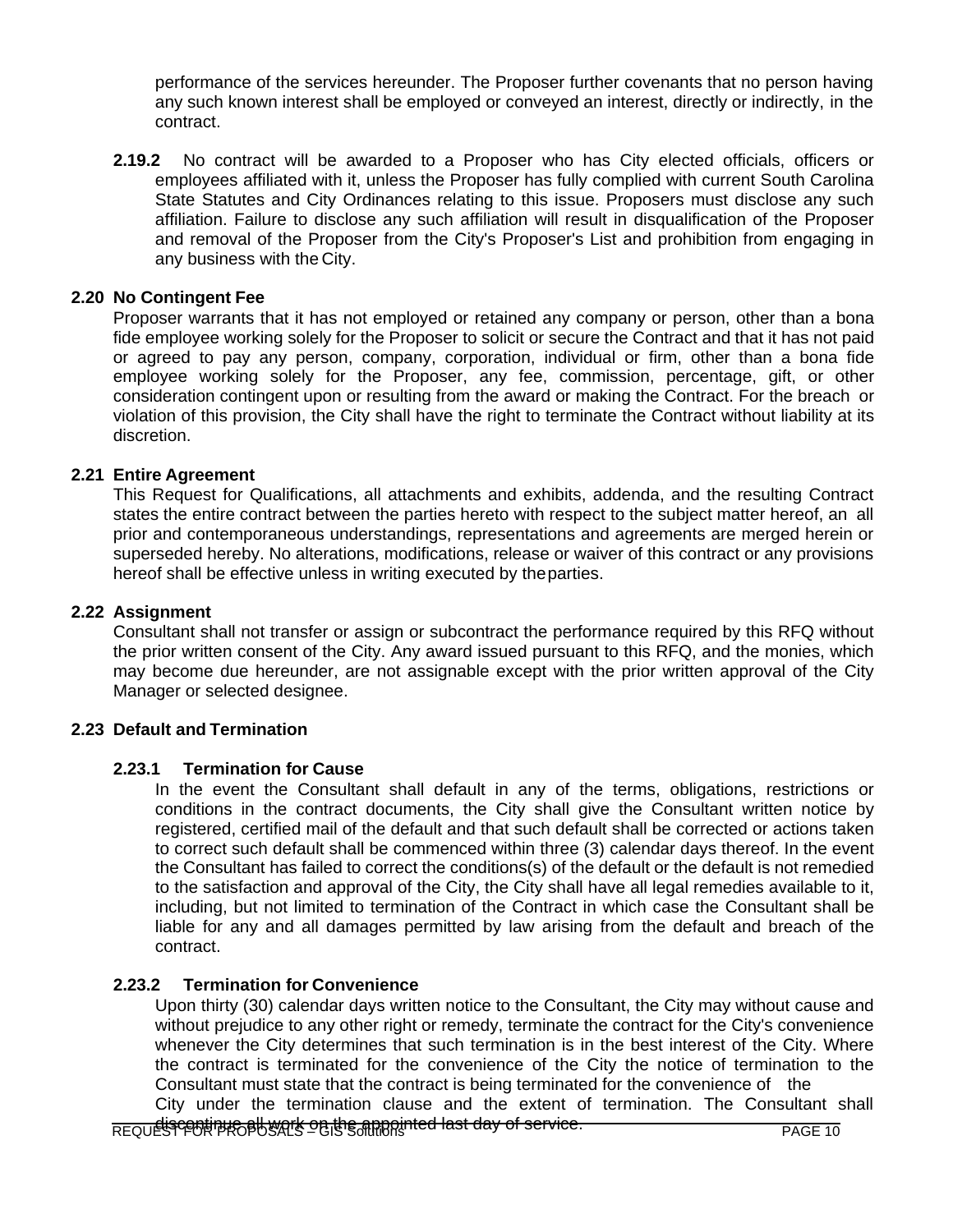## **2.23.3 Cancellation for Unappropriated Funds**

The obligation of the City for payment to a Consultant is limited to the availability of funds appropriated in a current fiscal period, and continuation of the contract into a subsequent fiscal period is subject to appropriation of funds, unless otherwise authorized bylaw.

### **2.24 Advertising**

In submitting a proposal, the proposer agrees not to use the results there from as a part of any commercial advertising without the prior written consent of the City.

### **2.25 Venue**

The parties waive the privilege of venue and agree that all litigation between them in the state courts shall take place in Jasper County, South Carolina and that all litigation between them in the federal courts shall take place in the United States District in and for the State of South Carolina.

### **2.26 Truth-in-Negotiation Certificate**

- **2.26.1** Execution of any Agreement by the Proposer resultant from this solicitation shall act as the execution of a truth-in-negotiation certificate certifying that the wage rates and costs used to determine the compensation provided for in this Agreement are accurate, complete and current as of the date of the Agreement and no higher than those charged the Proposer's most favorable customer for the same or substantially similarservice.
- **2.26.2** The said rates and costs shall be adjusted to exclude any significant sums should the City determine that the rates and costs were increased due to inaccurate representations of fees paid to outside consultants. The City shall exercise its rights under this "Certificate" withinone (1) year following payment.

### **2.27 Standard of Care**

Consultant shall exercise the same degree of care, skill, and diligence in the performance of the work as is ordinarily provided by a professional under similar circumstances and Consultant shall, at no additional cost to the City, re-perform services which fail to satisfy the foregoing standard of care.

## **SECTION 3 – STATEMENT OF WORK AND REQUIRED SUMBITTALS**

### **3.1 Background**

The City of Hardeeville, South Carolina (the City) is actively seeking qualified and experienced firms to perform Geographic Information System (GIS) Mapping Services on an open end (continuing service) basis commencing November 1, 2020. The City intends to evaluate submitted proposals and award multiple firms exhibiting comprehensive engineering experience.

The term of the contract(s) for specific projects (as currently budgeted or proposed) and miscellaneous projects (construction cost under \$ 1 million each or study activities under \$ 50,000) shall be for a five (5) year period, subject to vendor acceptance and satisfactory performance.

No guarantee is expressed or implied as to the amount of work or total number of project task authorizations provided to any one firm for the life of this contract. Although it is the City's intent to

REQUESTO CROPOSALS LIGE TO THE INDIVIDUAL GIS SERVICES Projects among the awarded firms, a firm that is well-suited within the required discipline, as determined by the City for particular task or project, shall beselected.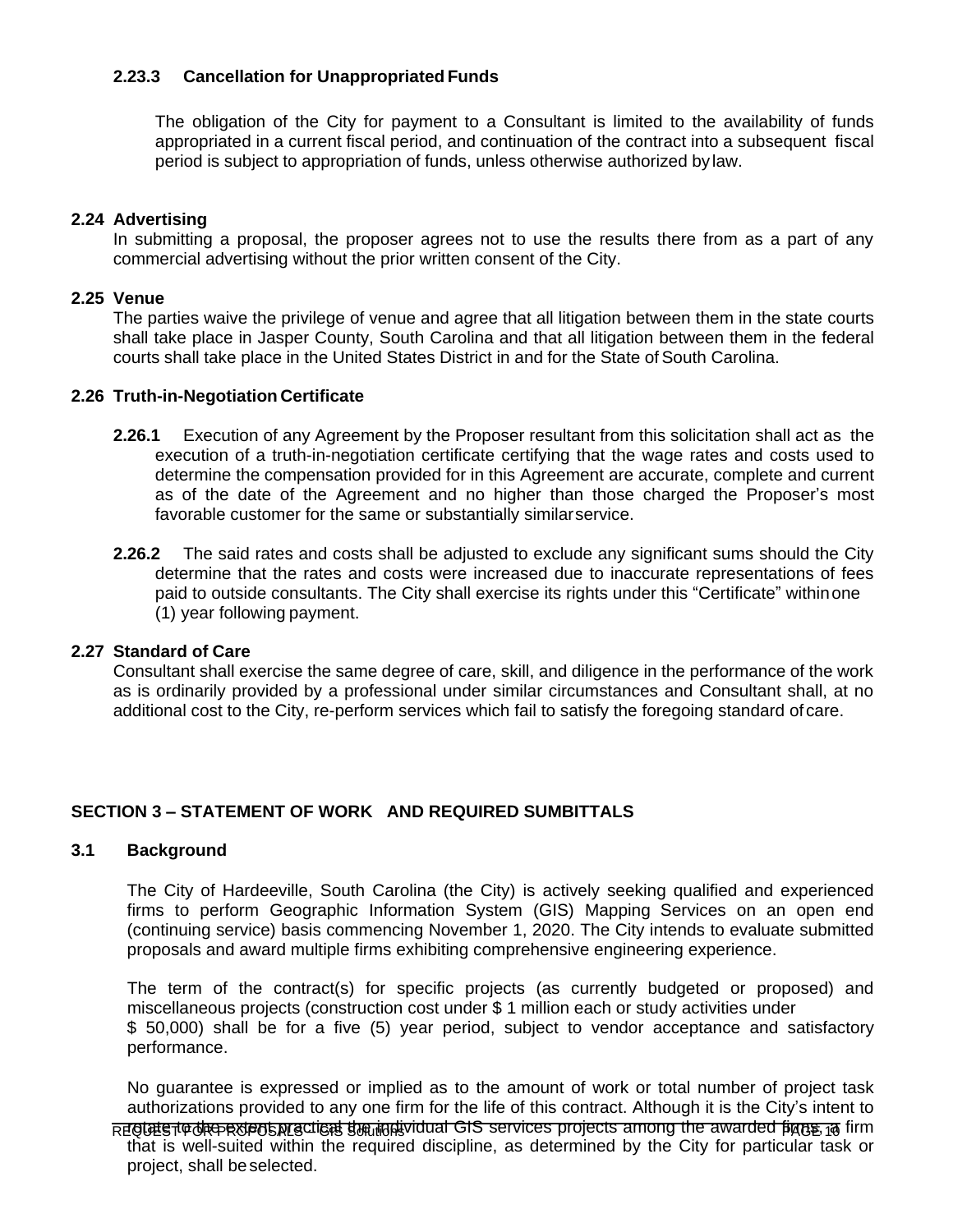The City intends to award to multiple firms however, the City reserves the right to award to as many or as few as the City deems in its best interest. Firms will not be limited to one discipline. Each selected firm shall

enter into a multi-year contract with the City. As each project is identified, the selected firms will be requested to submit proposals, and shall be selected, to the extent practical, on a rotational basis to affect an equitable distribution ofservices.

## **3.2 Scope of Services**

The City of Hardeeville currently has *Populations of 0 to 25,000 Small Government Term Enterprise License Agreement* through ESRI and a portal set up for access. The scope of services sought by the City shall include, but are not necessarily limited to the following:

Easy to use GIS web application for city staff which will include city GIS layers and other base GIS layers such as parcel data, topography, wetlands, soils, fema, census, civic boundaries and transportation. GIS application will be designed to give users the ability to collaborate internally and make quick map-based, data-driven decisions. GIS application will also give staff the ability to quickly build and create maps for external use.

Consultant shall be ESRI business partner Silver level or higher

### **3.3 Submittal Requirements**

### **Date Due: All submittals must be:**

*Submitted to: City of Hardeeville, SC ATTN: Lori Pomarico Address: PO Box 609 205 Main Street Hardeeville, SC 29927*

## *By Noon, October 20, 2020*

### **A. Letter of Interest:**

- 1. Signed by a duly authorized officer of theapplicant.
- 2. The proposer shall acknowledge receipt of any and all addenda, if any, listing the Addenda by number(s) and date(s) in their Letter ofInterest.

### **B. Statement of Qualifications:**

### **1. Proposer Profile**

a. **Proposer Identification**:(or firms, if a joint venture or association): Include address, telephone number and date firm(s) were established. Provide current copies of proposer's registration(s) and/or license(s), and registration and/or license(s) for all sub-consultants.

b. **Areas of Specialization:** List proposer's specializations (such as but not limited to software, training, etc.).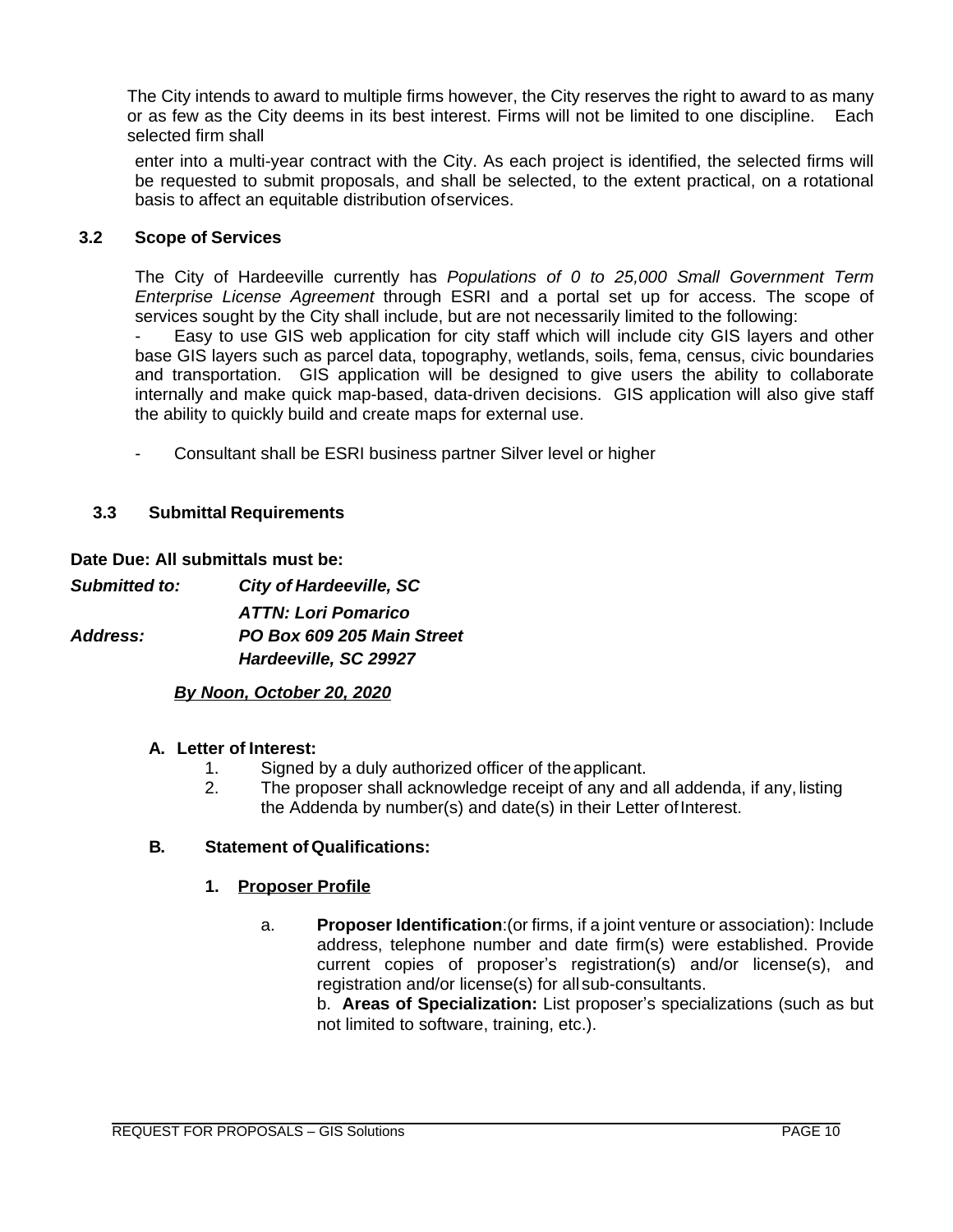- c. **Proposer's Personnel:** Provide total size and breakdown of proposer personnel by category
- **d. Joint Venture or Other Form of Association:** If proposed, provide explanation, including projects completed as a joint venture. Provide names and dates of work along with client's name, address, and phone number. **Include all subcontractorsparticipating.**
- e. **Specialty Certifications**. Absence of such statements shall indicate the proposer holds no specialty certifications.
- f. **M/WBE**: Minority Business Enterprise Status.

# **2. Team Organization**

- a. **Proposer's Team:** Identify clearly the joint venture member responsible for each referenced Service Category. If proposer served as a subconsultant under a referenced project, the proposer shall clearly identify its role. If the proposer is representing an individual's experience while employed at another firm, the firm of record for the project and the individual's role shall be clearly identified. Explain your proposed team organization (include sub-consultant(s) when appropriate), roles and responsibilities, abilities of professional personnel, and personnel qualifications.
- b. **Narrative**: In narrative form, briefly discuss each of the individual key team members (include sub-consultant(s) when applicable) relevant professional experience, registration, and education. Identify projects, date, position and firm that individual was employed at the time services were performed.

# **3. Availability, Capacity, and Location**

- a. **Availability and Capacity:** Briefly discuss the availability of all key personnel for the scheduled time frame of a Service Category and identify their proposed location during provision of the requestedservices.
- b. **Location:** Provide proposer's address, location map, and relative distance and travel time from proposer's home office and office serving this project(s) (if different). All things being equal, preference will be given to proposers located in the Jasper and Beaufort County area.
- 4. **County/Municipal Experience:** Detail experience working for cities or counties.

5. **References:** Provide the client name, address, and client's project representative and telephone number for three (3) governmental clients served within the past two (2) years.

6. **Litigation:** Provide explanation of all litigation, claims, contract defaults, and liens in the last five (5) years from due date for thisRFQ.

## **C. Federal Standard Form 254**

1. **Federal Standard Form 254**: Shall be submitted.

**D. Format:** The proposer, joint venture or other form of association, ("proposer") shall submit seven (7) hardcopies, with one (1) marked "Original" containing all original documents of the required response to the Request for Qualifications (RFQ) and one (1) electronic copy (in PDF Format) on electronic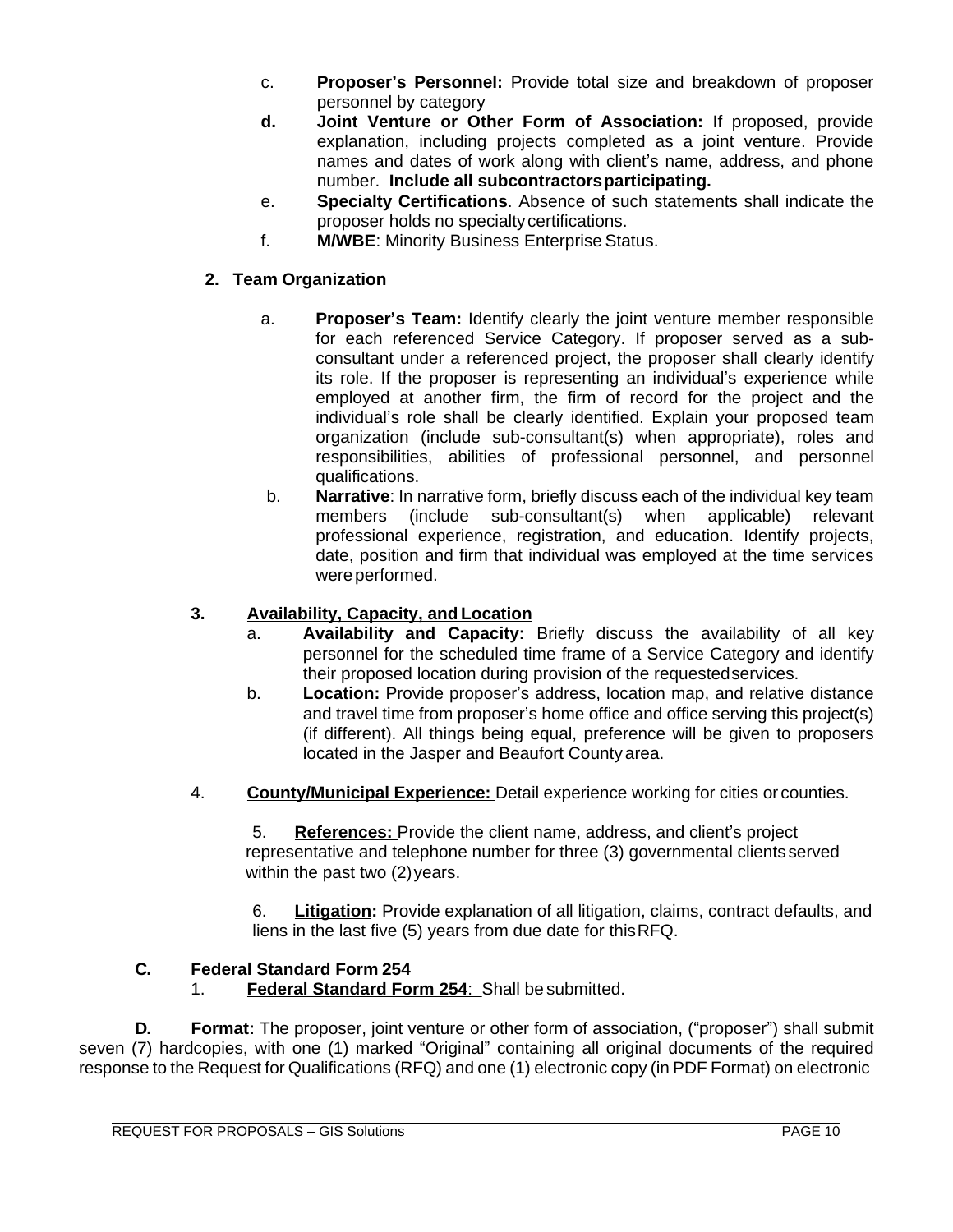media (CD-R/flash drive).

## **3.4 Proposer must provide the following attachedhereto:**

- Qualification Statement
- Non-CollusiveAffidavit
- Drug Free Workplace Form

# **SECTION 4 - EVALUATION AND SELECTION CRITERIA:**

The following criteria shall be used to evaluate the responses:

- **1.** The ability of the firm's professional personnel to performthe Services (**35)**
- **2.** Participation of certified minority business enterprise **(5)**
- **3.** The willingness to meet time and budget requirements **(10)**
- **4.** The location of the firm **(5)**
- **5.** Recent, current and projected workloads of the firm or firms **(10)**
- **6.** The volume of work previously awarded to each firm by the city, with the object of effecting an equitable distribution of contracts among qualified firms, provided such distribution does not violate the principle of selection of the most highly qualified firms **(10)**
- **7.** Performance on similar projects **(25)**

### **NOTE TO PROPOSERS: Price will not be a factor at this stage of the process and no prices should be quoted.**

## **SELECTION PROCESS**

A. An evaluation committee comprised of staff as appointed by the CityManager shall be established.

B. The committee shall have a minimum of three members. The selection committee shall set forth the procedure for reviewing the applicants. The selection committee shall reduce the number of firms to a short list of a minimum of five (provided at least five firms applied). In short-listing firms, the committee shall use the criteria set forth in the RFQ and attempt to select the best qualified firms. The committee shall then hold discussions with all short-listed firms. This may be undertaken at the same meeting or a separate meeting scheduled by the committee. It is the City's intention to award to multiple firms.

C. After discussions are held with the short-listed firms, the voting members of the selection committee may discuss the presentations and the qualifications of each firm further and shall rank the firms based upon which firms at least will best serve the City based upon the factors set forth in the RFQ. The firms shall be ranked in order of preference. This ranking shall be reported to the City Manager and then to the City Council who shall make the final decision with regard to the firms that should be chosen.

D. Once the City Council approves the ranking, a draft contract will be provided to the pre-qualified firms. This contract will be used for future task orders between the City andProposer.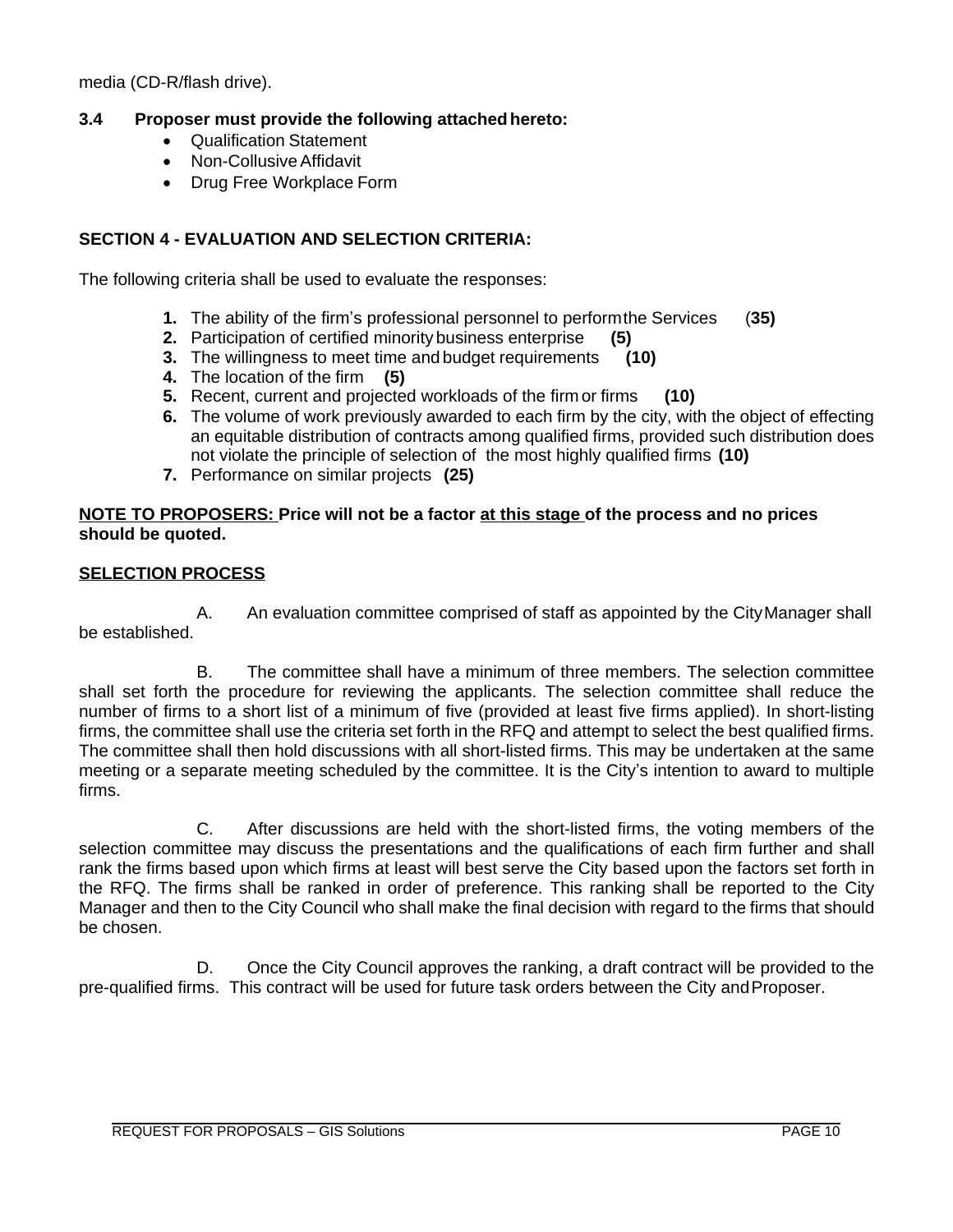# **Qualification Statement**

The undersigned certifies under oath the truth and correctness of all statements and of all answers to questions made hereinafter:

| Submitted to:<br>Address: |                                                                                                                                                                                                                                            | City of Hardeeville, SC<br>PO Box 609                 |                                    |  |  |  |  |  |  |  |  |
|---------------------------|--------------------------------------------------------------------------------------------------------------------------------------------------------------------------------------------------------------------------------------------|-------------------------------------------------------|------------------------------------|--|--|--|--|--|--|--|--|
|                           |                                                                                                                                                                                                                                            | 205 Main Street<br>Hardeeville, SC 29927              | <b>Circle One:</b><br>Corporation  |  |  |  |  |  |  |  |  |
| Name:                     |                                                                                                                                                                                                                                            |                                                       | Partnership<br>Individual<br>Other |  |  |  |  |  |  |  |  |
| Address:                  |                                                                                                                                                                                                                                            |                                                       |                                    |  |  |  |  |  |  |  |  |
|                           |                                                                                                                                                                                                                                            |                                                       |                                    |  |  |  |  |  |  |  |  |
|                           |                                                                                                                                                                                                                                            | Note: Additional sheets may be attached if necessary. |                                    |  |  |  |  |  |  |  |  |
| 1.                        | State the true, exact, correct and complete name of the partnership, corporation, trade or fictitious<br>name under which you do business and the address of the place of business.                                                        |                                                       |                                    |  |  |  |  |  |  |  |  |
| 2.                        | If Proposer is a corporation, answer the following:                                                                                                                                                                                        |                                                       |                                    |  |  |  |  |  |  |  |  |
|                           | a.                                                                                                                                                                                                                                         |                                                       |                                    |  |  |  |  |  |  |  |  |
|                           | b.                                                                                                                                                                                                                                         |                                                       |                                    |  |  |  |  |  |  |  |  |
|                           | c.                                                                                                                                                                                                                                         |                                                       |                                    |  |  |  |  |  |  |  |  |
|                           | d.                                                                                                                                                                                                                                         |                                                       |                                    |  |  |  |  |  |  |  |  |
|                           | Secretary's name: <u>contract and a secretary secretary secretary secretary secretary secretary secretary secretary secretary secretary secretary secretary secretary secretary secretary secretary secretary secretary secretar</u><br>е. |                                                       |                                    |  |  |  |  |  |  |  |  |
|                           | f.                                                                                                                                                                                                                                         |                                                       |                                    |  |  |  |  |  |  |  |  |
|                           | g.                                                                                                                                                                                                                                         |                                                       |                                    |  |  |  |  |  |  |  |  |
|                           |                                                                                                                                                                                                                                            | <b>REQUEST FOR PROPOSALS - GIS Solutions</b>          | PAGE 10                            |  |  |  |  |  |  |  |  |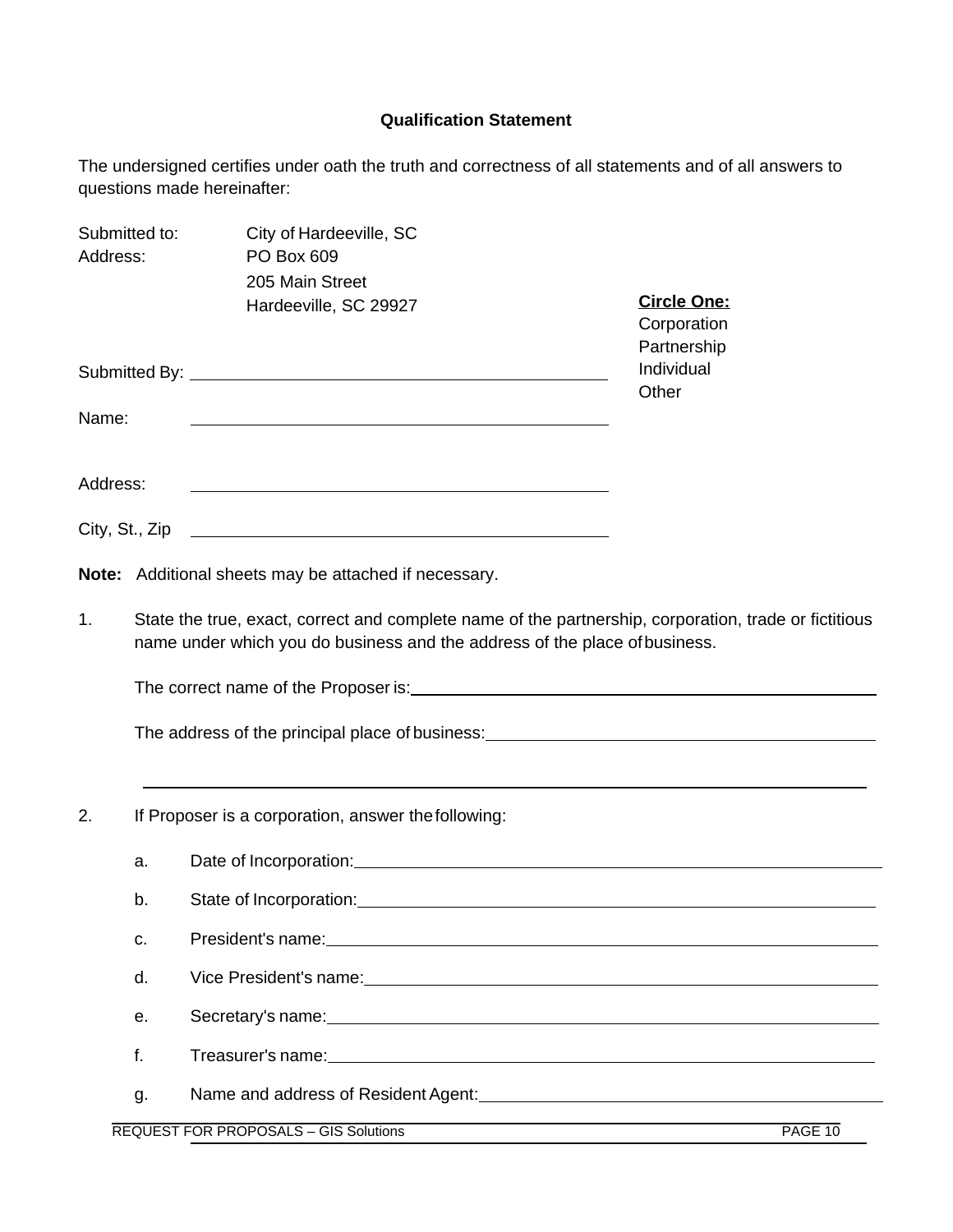- 3. If Proposer is an individual or a partnership, answer thefollowing:
	- a. Date of organization:
	- b. Name, address and ownership units of all partners: \_\_\_\_\_\_\_\_\_\_\_\_\_\_\_\_\_\_\_\_\_\_\_\_\_\_
	- c. State whether general or limited partnership:
- 4. If Proposer is other than an individual, corporation or partnership, describe the organizationand give the name and address of principals:
- 5. How many years has your organization been in business under its present business name? a. Under what other former names has your organizationoperated?
	- b. How many years has your company been in business?
	- c. How many government agencies does your company currently provide these services for and which ones?

- 6. Indicate registration, license numbers or certificate numbers for the businesses or professions which are the subject of this Proposal. Please attach certificate of competency and/or state registration.
- 7. Have you ever failed to complete any work awarded to you? If so, state when, where, and why?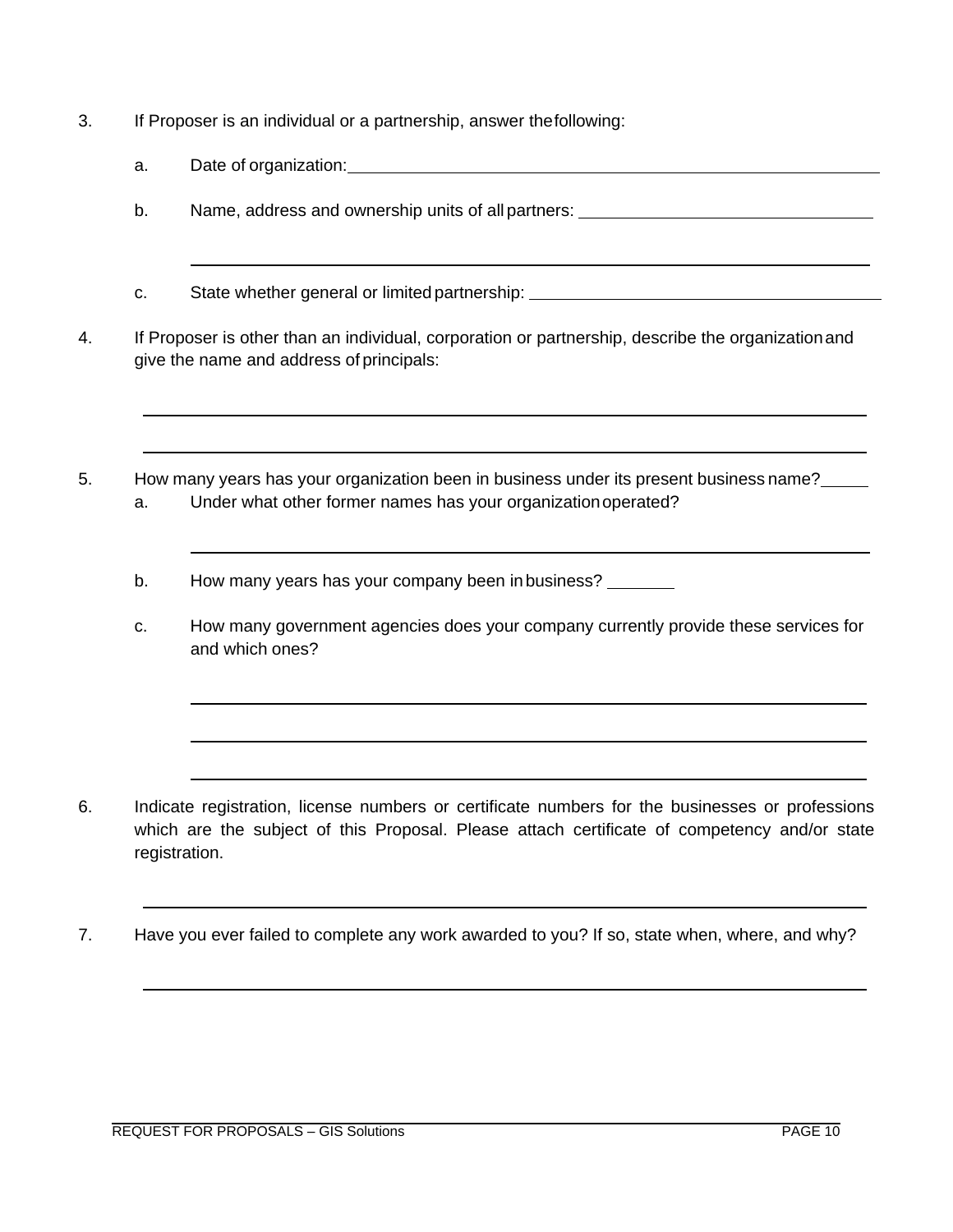8. Will you be using any sub-consultants? yes or no

- a. If so, state the name, address, phone number, and tasks to be performed for each?
- b. Identify specific individuals who will perform the services and provide a description of the tasks they will perform.
- 9. For purposes of determining any possible conflicts of interest, all bidders must disclose if any City of Hardeeville employee is also an owner, or employee of their business. Indicate either "yes" or "no". If yes, give person(s) names(s) and position(s).

Yes No Name (s) and Position (s)

- 10. List the pertinent experience of the key individuals of your organization (continue onadditional sheets, if necessary).
- 11. State the name of the individual who will have personal supervision of thework:
- 12. Briefly describe your firm's financial status and provide proof of adequate lines of credit or other financial assets to access funds for construction of multiple projects during the same time.
- 13. Provide evidence of your company's financial stability and of its probabilityof remaining viable throughout the term of the contract.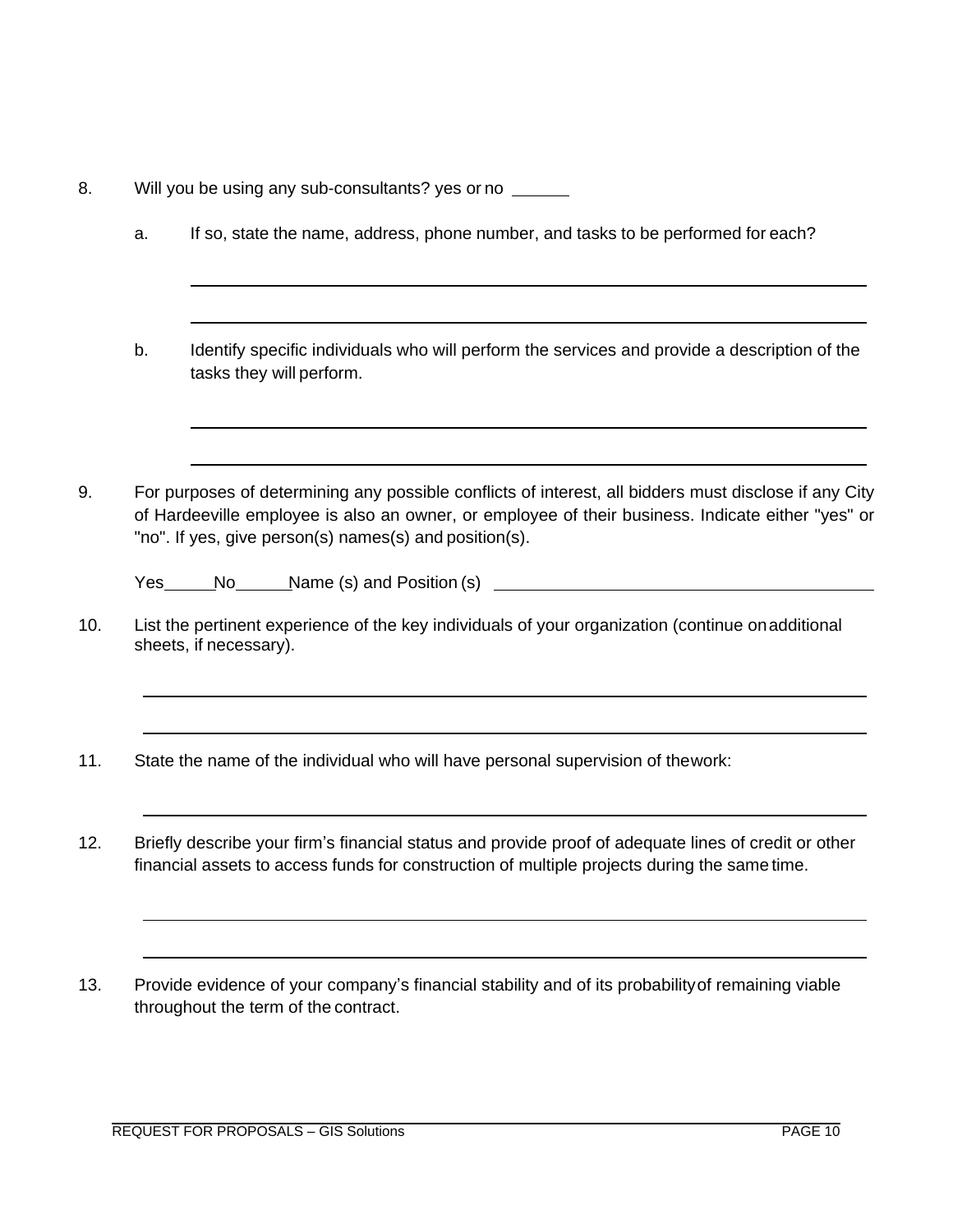14. Briefly explain how your company will communicate with the City of Hardeeville.

The Proposer acknowledges and understands that the information contained in response to this qualifications statement shall be relied upon by the City in awarding the Contract and such information is warranted by the Proposer to be true. The discovery of any omission or misstatement that materially affects the Proposer's qualifications to perform under the Contract shall cause the City to reject the Proposal, and if after the award to cancel and terminate the award and/or Contract.

Proposer's Signature Date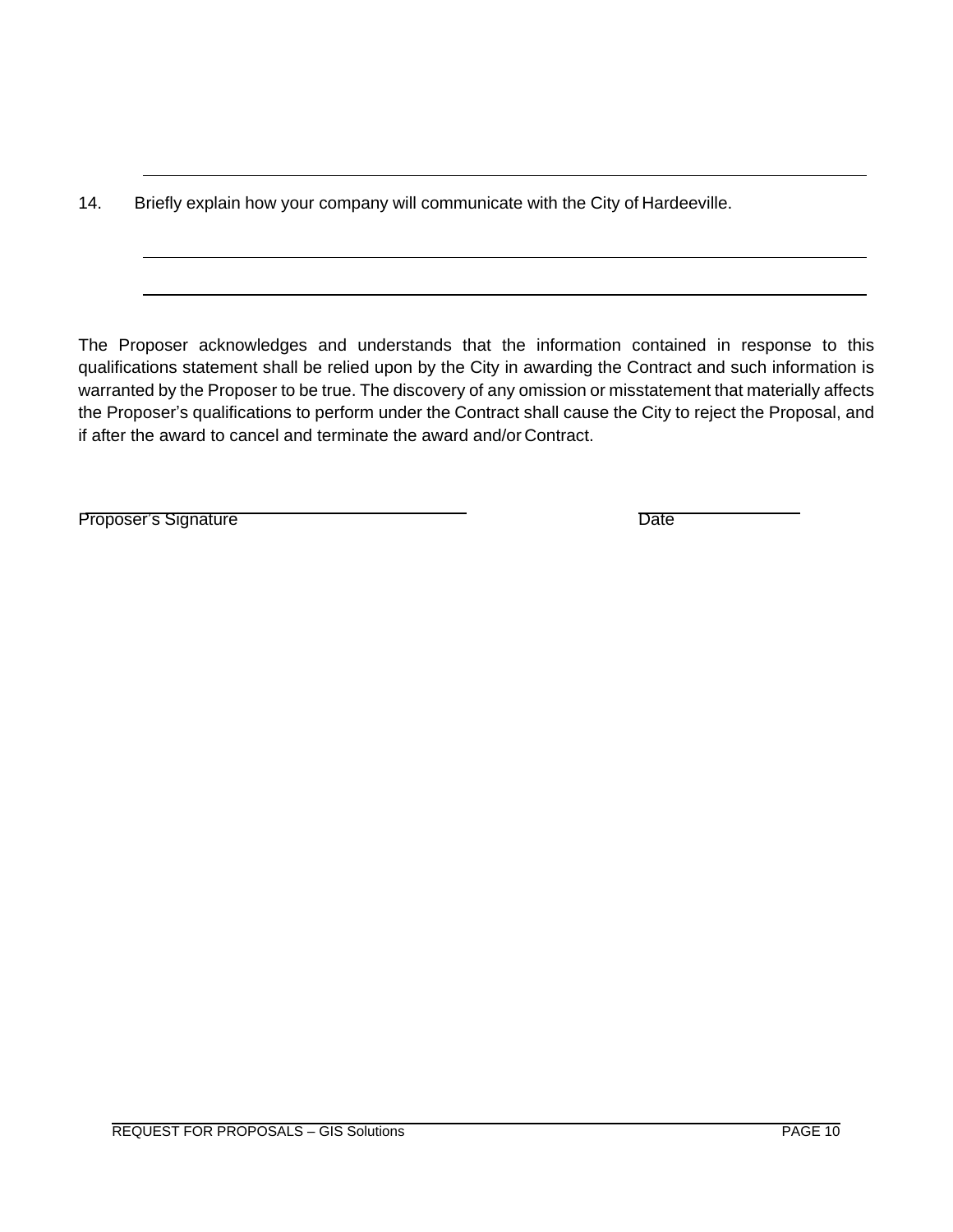## **Non-Collusive Affidavit**

(Proposer's Name) being first duly sworn, deposes and says

1. He/she is the\_\_\_\_\_\_\_\_\_\_\_\_\_\_\_\_\_\_\_\_\_\_\_\_\_\_\_\_\_\_\_(Owner, Partner, Officer, Representative or Agent) of \_\_\_\_\_\_\_\_\_\_\_\_\_\_\_\_\_\_\_\_\_\_\_\_\_\_\_\_\_\_\_the Proposer that has submitted the attached proposal;

- 2. He/she is fully informed respecting the preparation and contents of the attached proposal and of all pertinent circumstances respecting suchproposal;
- 3. Such proposal is genuine and is not a collusive or shamproposal;

that:

- 4. Neither the said Proposer nor any of its officers, partners, owners, agents, representatives, employees or parties in interest, including this affiant, have in any way colluded, conspired, connived or agreed, directly or indirectly, with any other Proposer, firm, or person to submit a collusive or sham proposal in connection with the work for which the attached proposal has been submitted; or to refrain from bidding in connection with such work; or have in any manner, directly or indirectly, sought by agreement or collusion, or communication, or conference with and Proposer, firm or person to fix the price or prices in the attached proposal or of any other Proposer, or to fix an overhead, profit, or cost elements of the proposal price or the proposal price of any other Proposer, or to secure through any collusion, conspiracy, connivance, or unlawful agreement any advantage against (Recipient), or any person interested in the proposed work;
- 5. The price or prices quoted in the attached proposal are fair and proper and are not tainted by any collusion, conspiracy, connivance, or unlawful agreement on the part of the Proposer or any other of its agents, representatives, owners, employees or parties in interest, including thisaffiant.

| <b>Proposer's Name</b>                                                           |           | <b>Signature</b>                                                                      |                |  |     | <b>Date</b> |                      |
|----------------------------------------------------------------------------------|-----------|---------------------------------------------------------------------------------------|----------------|--|-----|-------------|----------------------|
| STATE OF SOUTH CAROLINA                                                          |           |                                                                                       |                |  |     |             |                      |
| <b>COUNTY OF JASPER</b>                                                          |           |                                                                                       |                |  |     |             |                      |
| The foregoing instrument was acknowledged before me this _______________________ | who<br>is | personally<br>(type of identification), as identification.                            | known to me or |  | who | has         | ,2017 by<br>produced |
| <b>NOTARY'S SEAL:</b>                                                            |           | NOTARY PUBLIC, STATE OF SOUTH CAROLINA<br>(Signature of Notary Taking Acknowledgment) |                |  |     |             |                      |
| <b>REQUEST FOR PROPOSALS - GIS Solutions</b>                                     |           | (Name of Acknowledger Typed, Printed or Stamped)                                      |                |  |     |             | PAGE 10              |